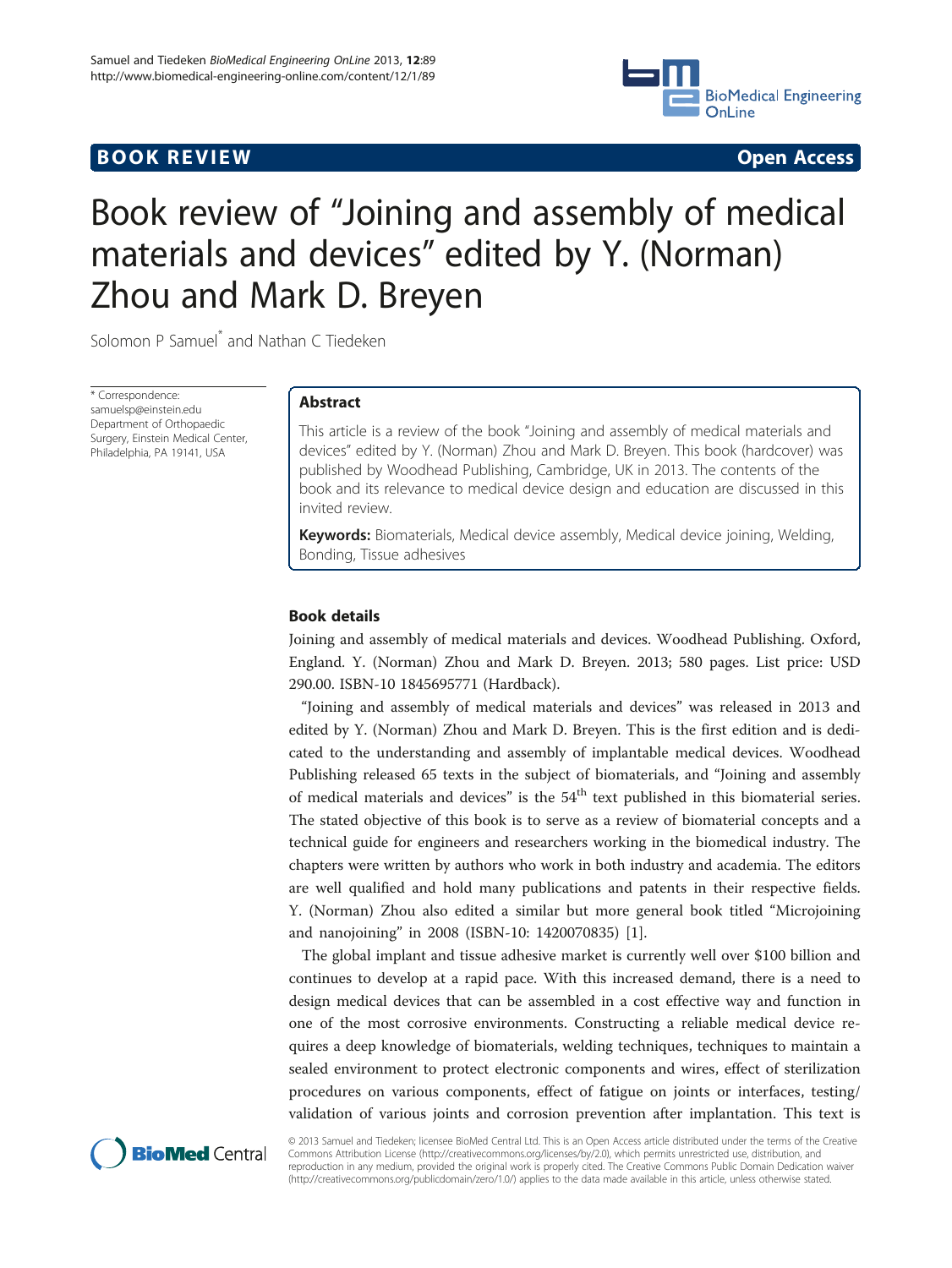the first of its kind to confront the intricate relationship of biomaterials, assembly concepts and biology in a comprehensive textbook.

This 18 chapter book is divided into four parts namely, (a) fundamentals of joining and assembly, (b) joining and assembly of medical metals, (c) joining and assembly of medical plastics, (d) joining and assembly of metal-ceramic implants and review of various tissue adhesives. Each chapter is divided into several sections and begins with an abstract followed by a brief introduction to the specific topic. Illustrations, schematic diagrams, compatibility tables between different biomaterials, photographs, and equations are placed throughout each chapter to further aid in the understanding of each topic. All photographs are black and white with the exception of a four page color photograph section. Several of the chapters also have a brief section on future trends. This manuscript provides hundreds of references and a comprehensive review of practical biomaterial concepts and assembly techniques.

In the following paragraphs we highlight several chapters in "Joining and assembly of medical materials and devices." Part one is composed of four chapters and serves as the main introduction for the text. All these four chapters describe the uniqueness of the biologic environment and explain how the requirements for joining implantable devices are very different from non implantable devices. For example, one can weld two biocompatible materials and end up with a non-biocompatible joint during the welding or sterilization process. These chapters provide a general overview of various joining methods utilized in the construction of medical devices including, but not limited to, laser welding, ultrasonic welding and adhesive bonding. A practical application of ultrasonic welding is its use in creating knotless sutures. A chapter is dedicated for microwelding and provides a brief summary of the unique joining challenges faced during assembly of various medical such as catheters, cochlear implants, pacemakers, neurosimulators, radioactive seed implants, etc. Sterilization is unique to the biomedical industry and the process itself can compromise the biocompatibility of the finished medical device. The effects that different sterilization has on various materials are reviewed in the fourth chapter. Detailed tables in that chapter provide a comprehensive review of many biomaterials and their compatibility to the described sterilization techniques.

Part two includes five chapters focusing on microwelding and other metal joining techniques. Three chapters were dedicated to joining Nitinol shape memory alloys, joining of dissimilar metals in medical devices (e.g. joining platinum alloy and stainless steel) and laser hermetic sealing technique. The other two chapters provide a guide for evaluating corrosion in welds and validating hermetic seals in metallic implants. Part three transitions to the welding techniques used in medical plastics. These chapters provide an overview of several plastic welding techniques (e.g. ultrasonic welding, radio frequency/dielectric welding and transmission laser welding) and testing. Chapter 14 reviews bonding strategies and adhesives for joining complex components in medical devices. This chapter seems out of place in part three and should have been placed with part 4. Part four contains four chapters that describe joining and assembling ceramic implants and various tissue adhesives. Chapter 15 reviews orthopaedic biomaterials, which is currently one of the most dominating areas of research in the biomaterial market. Interactions between various biomaterials such as ceramics and metals are explained in detail in this chapter. The rest of the chapters review tissue adhesives and cements utilized in surgical procedures along with bonding agents used in bone and tooth repair.